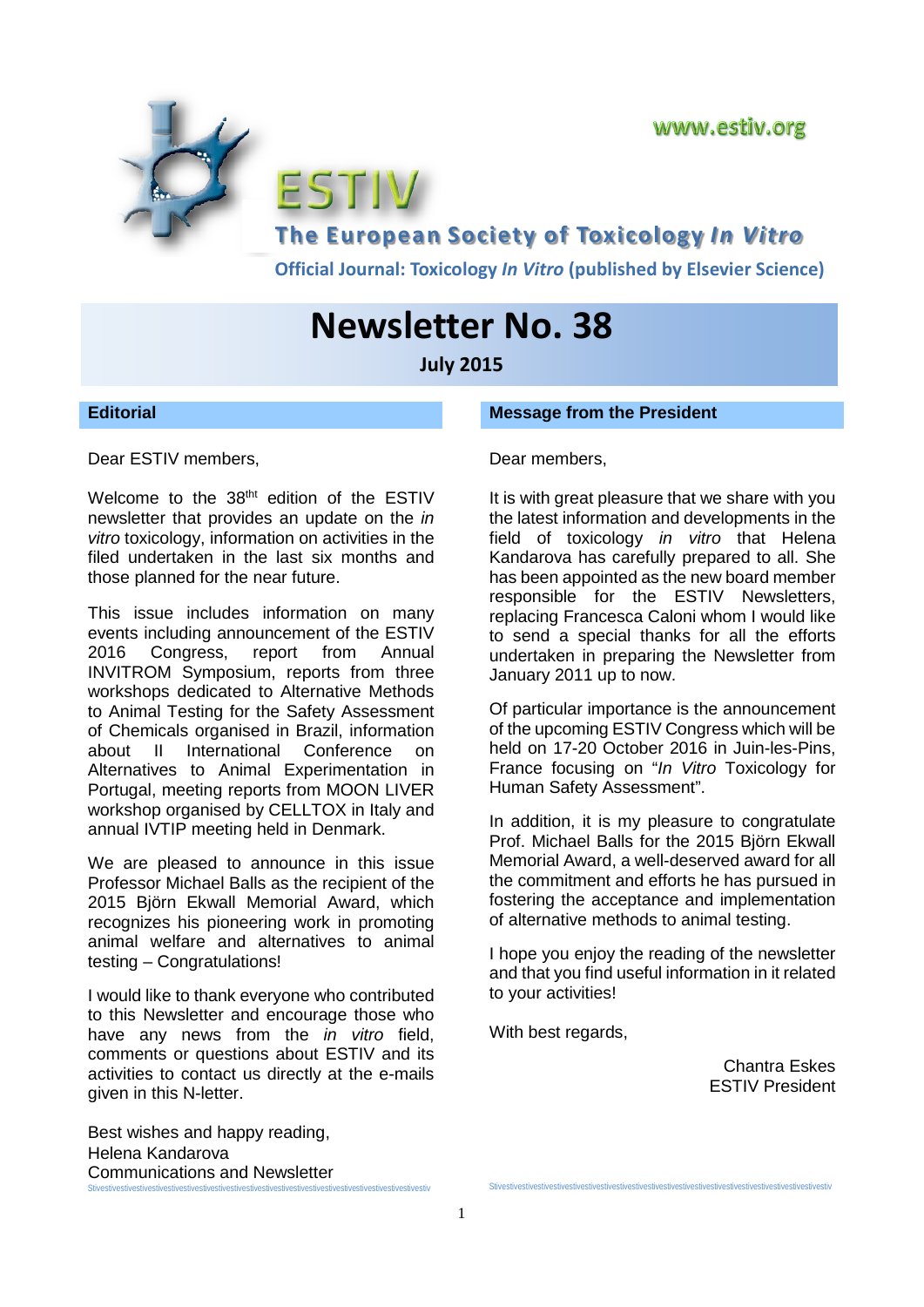## **Announcement ESTIV 2016 Congress October 17-20, Juin-les-Pins, France**



ESTIV, the French Society of Toxicology (SFT), and the Cell Pharmacology-Toxicology Society (SPTC) cordially invite you to attend the 19th International Congress on *In Vitro* Toxicology ESTIV2016, in Juan-les-Pins, France, 17-20 October 2016, focused on "*In Vitro* Toxicology for Human Safety Assessment". The ESTIV2016 congress will be a four-day event, with specific emphasis on how new technologies can strengthen the interpretation and application of *in vitro* methods in risk assessment.

ESTIV2016 scientific program will include the following sessions:

- Emerging technologies
- Extrapolation, modelling and biodistribution
- Systemic toxicity, Endocrine disruptors
- Biopharmaceuticals
- Cell bioengineering and self-assembly
- Regulatory updates (validation, integrated testing strategy, regulatory application)
- **Mixtures**
- A debate session on the "Application of IATA in a regulatory context: prescriptiveness versus flexibility and cost versus coverage"
- Two student sessions (a student career session and a young speaker session)

In addition, a pre-congress workshop on Carcinogenesis, and a post-congress Training course on lung, dermal and ocular *in vitro* toxicity will be organized. Together with the poster sessions, the ESTIV 2016 Congress will give ample opportunities for both young and senior scientists to interact in a friendly atmosphere, and to learn about shifts in research and new developments in the field of *in vitro* Toxicology, applied to human safety.

We look forward to welcome you next year in Juan-les-Pins, France on October 17-20, 2016.

Stivestivestivestivestivestivestivestivestivestivestivestivestivestivestivestivestivestivestivestivestivestiv

The organizing committee

**The Björn Ekwall Memorial Award 2015**

**Professor Michael Balls, from the University of Nottingham, United Kingdom, is the recipient of the Björn Ekwall Memorial Award for the year 2015 in recognition of his pioneering work in promoting animal welfare and alternatives to animal testing.**

Michael Balls (born in 1938, in Norwich, Norfolk, UK) studied zoology at Oxford University, where he graduated in 1960, and obtained his DPhil in 1964. After post-doctoral research at the University of California, Berkeley, California, USA, and Reed College, Portland, Oregon, USA, he lectured in the School of Biological Sciences at the University of East Anglia, Norwich. In 1975, he moved to the University of Nottingham as Senior Lecturer in the Department of Human Morphology. In 1985, he became Reader in Medical Cell Biology, and in 1990 he was promoted to Professor of Medical Cell Biology. Since 1995, he has been an Emeritus Professor of the University of Nottingham.

In 1979, Michael Balls became a Trustee of the Fund for the Replacement of Animals in Medical Experiments (FRAME), and in 1981 he became Chairman of the Trustees and moved the charity from London to Nottingham. Under his leadership, FRAME became the most important organisation in the world for fighting for animal welfare and promoting alternatives to animal experimentation.

In 1983, Michael Balls became Editor of the peer-reviewed scientific journal, *Alternatives to Laboratory Animals (ATLA)*. Under his leadership for more than three decades, this journal has been publishing articles on cell toxicology and playing an important role in the<br>implementation of *in vitro* testing implementation of *in* methodologies and scientific achievements in this field. For several years, all the papers concerning the results of the Multicentre Evaluation of *In vitro* Cytotoxicity (MEIC) project (1989-1999), initiated and guided by Bjorn Ekwall, were been published in *ATLA*. Michael Balls collaborated with Björn Ekwall over many years, and became a close friend of Björn and his wife, Barbro.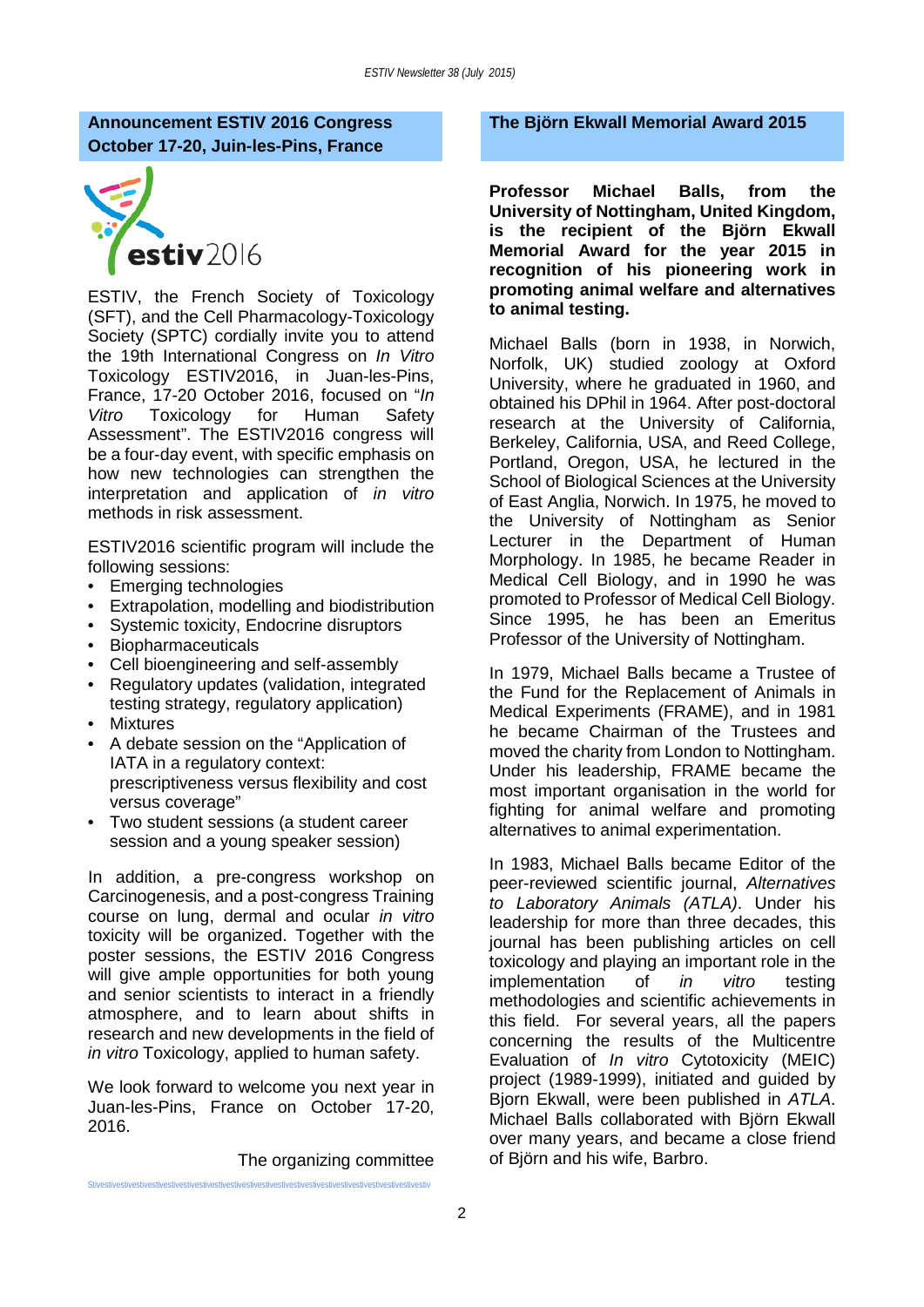

In 1993, Michael Balls became the first Head of the European Centre for the Validation of Alternative Methods (ECVAM). He retired from this position in 2002. He is a member or an expert consultant of several national and international boards and advisory committees involved in the protection of animals and in the development and validation of *in vitro* tests. Michael Balls was elected as Honorary Member of the SSCT and of ESTIV. He has received many international awards for his work on laboratory animal welfare and alternatives to animal testing.

Professor Balls has published over 375 articles in peer-reviewed journals. In 2009, he published a book entitled *The Three Rs and the Humanity Criterion* which is an abridged version of *The Principles of Humane Experimental Technique*, by W.M.S. Russell and R.L. Burch (1959).

The BEM Award will be handed out at the 30<sup>th</sup> Workshop organized by the Scandinavian Society for Cell Toxicology (SSCT) together with the Swedish Toxicology Sciences Research Center (SweTox), in Bommersvik, Sweden, October 13-15, 2015.

On behalf of the board of Björn Ekwall Memorial Foundation

Ada Kolman Hanna Tähti President of BEMF Secretary of BEMF

Stivestivestivestivestivestivestivestivestivestivestivestivestivestivestivestivestivestivestivestivestivestiv

## **Annual INVITROM Symposium "Biology meets Technology: Organ-on-a-Chip & Biosensors" March 25, 2015 - Breda, the Netherlands**

On March 25, 2015, INVITROM held the annual symposium entitled "Biology meets Technology: Organ-on-a-Chip & Biosensors" in Breda, the Netherlands. The presentation of the speakers resulted in interesting discussions. Included in the program was a 'pitch elevator presentations on posters' session. Young scientist awards were won by **Thomas Pauwelyn** (IMEC, Leuven, Belgium) for his poster on "Label-free cardiac contractility monitoring for drug screening applications based on compact high-speed lens-free imaging" and **Marinke van der Helm** (BIOS Lab-on-a-Chip group. University of Twente, The Netherlands) for her poster "A microfluidic platform to study and modulate the blood-brain barrier".

The program involved the following speakers:

- **Andries van der Meer** (University of Twente / Wyss Institute, Harvard University): *Organs-on-chips: concept, technology and application*
- **Paul Vulto** (MIMETAS BV): *Organon-a-chip platform for high-throughput drug screening*
- **Dries Braeken** (Imec Life Science Technology, Leuven): *Think small for big changes: how nanoelectronics revolutionizes life sciences*
- **Jeroen Lammertijn** (KU Leuven, Department of Biosystems, MeBioS: Biosensor group): *Recent trends in biosensor development*
- **Menno Prins** (Eindhoven University of Technology, Molecular Biosensing for Medical Diagnostics): *Molecular biosensing for medical applications*
- **Jef Hooyberghs** (Vito Mol, Applied Bio & molecular Systems): *Detection of biomarkers: from physico chemical principles to clinical applications*
- **Heidi Ottevaere** ((Vrije Universiteit Brussel, Brussels Photonics Team, BPHOT): *Multifunctional biosensors: from lab to fab*

Even though the symposium was organized in parallel with the SOT in San Diego, the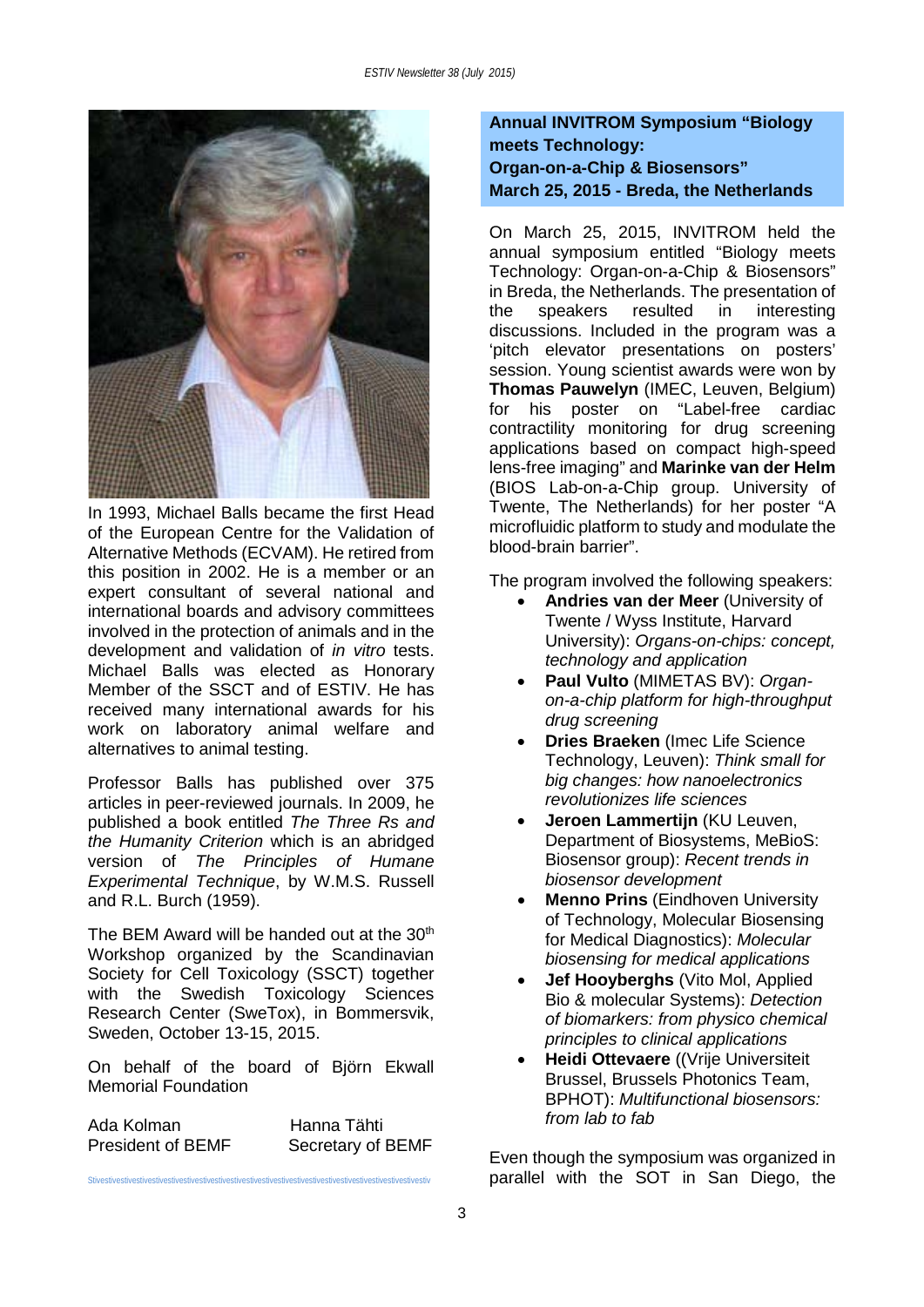symposium in Breda attracted a good number of attendants. The general reactions were very positive!

Next INVITROM symposium will take place in collaboration with BelTox, in December 2015 (Antwerp, Belgium).

Jan van der Valk INVITROM



Stivestivestivestivestivestivestivestivestivestivestivestivestivestivestivestivestivestivestivestivestivestiv

**Series of Three Workshops Dedicated to Alternative Methods to Animal Testing for the Safety Assessment of Chemicals and Their Impact on Human Health**

- **- Challenges and Perspectives (FAPESP)**
- **- International and Brazilian views (unesp)**
- **- Use for the Cosmetics Industry (Abihpec)**

**March 31 - April 2nd, 2015 São Paulo, Brazil**

The first two workshops held on March 31<sup>st</sup> and April 1<sup>st</sup> addressed "Challenges and perspectives in research on alternatives to animal testing" and "Progress on alternative *in vitro* methods for the safety assessment of chemicals and their impact on human health: international and Brazilian views" respectively. The workshops were organized in São Paulo, Brazil, with the support of São Paulo Research Foundation, FAPESP. They presented initiatives and perspectives of the alternative methods to animal testing and exchanged ideas, concepts and innovations in the area.

The two meetings counted with 20 speakers who addressed their experiences on alternative methods to animal experimentation, three of which came abroad from Brazil. **Thomas Hartung (CAAT)** talked about the implementation of the Three Rs in the interests of good and humane Science and the limitations of animal models. **Raymond Tice (NIH)** presented the US multiagency collaborative effort on Tox21 project. **Chantra Eskes (SeCAM)** talked about the validation of alternative *in vitro* assays for toxicity evaluation and presented some integrated approaches on testing and safety assessment.

Among Brazilian speakers, the Brazilian Health Surveillance Agency (Anvisa) and National Council for Animal Experiments Control (CONCEA) as well as influential researchers of the State of São Paulo were present. The Brazilian network (RENAMA) for alternative methods, created by the Federal Government, as well as the Brazilian Society of Alternative Methods (SBMAlt) were also present at the meetings.

Due to the high demand, the registration had to be closed 3 days after the first announcement, with more than 300 attendees, which shows the interest of Brazilian scientific community in this topic.

Brazil has been making progress during the last few years and on July 2014, the Brazilian National Council for the Control of Animal Experimentation (CONCEA) started the process of reducing animal experimentation in Brazil. CONCEA established that Brazil has 5 years to implement 17 alternative methods validated internationally and recognized by the Organization for Economic Co-operation and Development (OECD). Among these methods, we can point out the skin sensitization, skin and eye irritation and corrosion potential, acute toxicity, skin absorption, phototoxicity potential and genotoxicity described by OECD Test Guidelines. Thus after this period testing on animals should not be carried out if only these 17 endpoints are addressed and there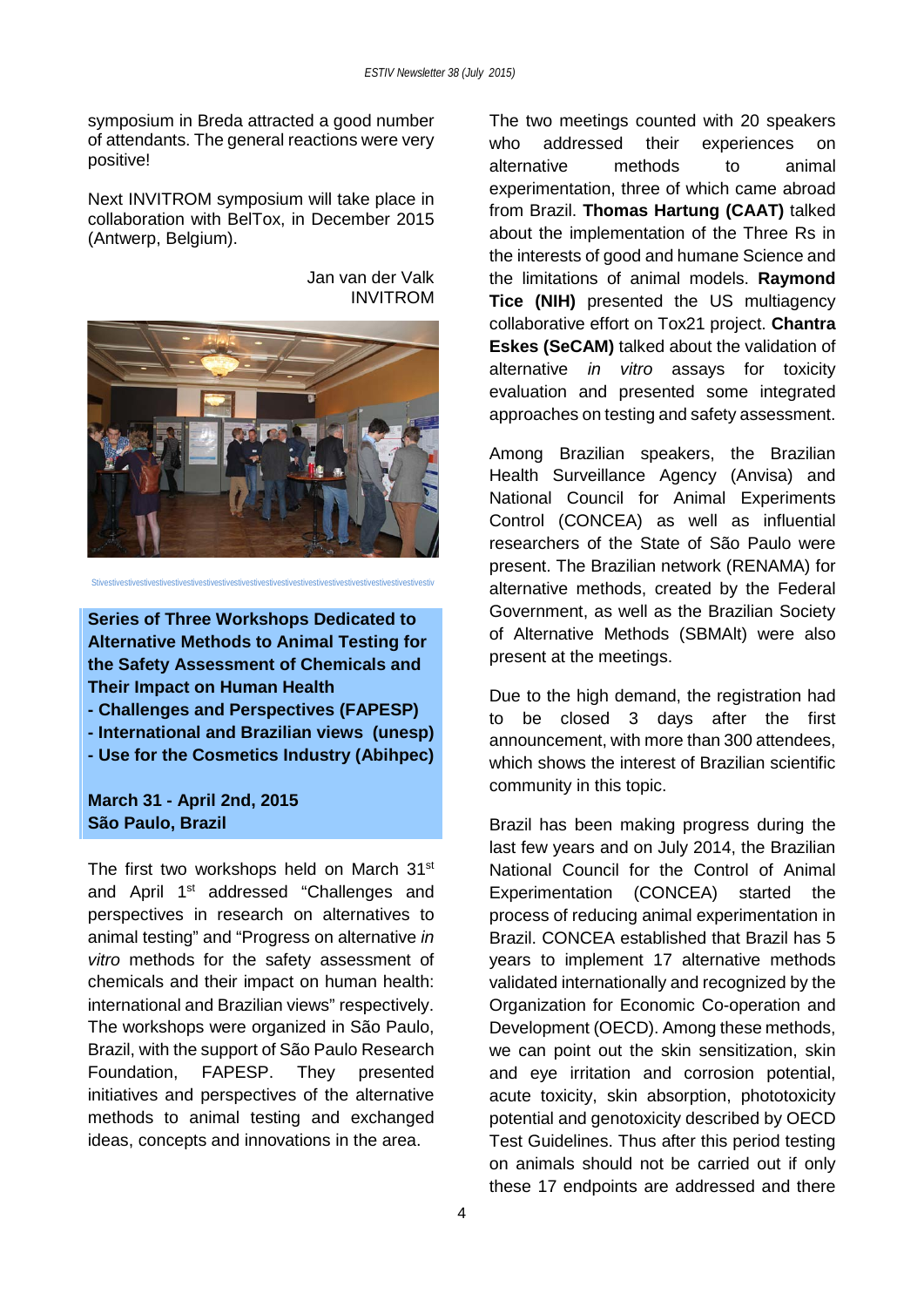will be mandatory replacement of the original method by the alternative one.

The links for the detailed program of these two workshops are listed below:

- <http://www.fapesp.br/9310>
- [http://prope.unesp.br/eventos/fapesp/index.](http://prope.unesp.br/eventos/fapesp/index.php) [php](http://prope.unesp.br/eventos/fapesp/index.php)

Organizing Committee: Maria José S. M Giannini – PROPe-UNESP Lorena R. Gaspar Cordeiro – FCFRP-USP Silvya Stuchi Maria-Engler – FCF-USP Suely Vilela – FCFRP-USP

In addition, on April 2<sup>nd</sup>, 2015, a third workshop was held at ABIHPEC, the Brazilian Association for the Cosmetics, Toiletry and Fragrances Industry, São Paulo, Brazil. The workshop entitled "Alternative methods to the use of animals for the cosmetics industry" gathered together scientists and Cosmetic companies and addressed the challenges and strategies for companies to adapt to the new legislation.

The detailed program of this workshop can be found at:

[https://www.abihpec.org.br/2015/03/seminari](https://www.abihpec.org.br/2015/03/seminario-metodos-alternativos-ao-uso-de-animais-para-industria-de-higiene-pessoal-perfumaria-e-cosmeticos/) [o-metodos-alternativos-ao-uso-de-animais](https://www.abihpec.org.br/2015/03/seminario-metodos-alternativos-ao-uso-de-animais-para-industria-de-higiene-pessoal-perfumaria-e-cosmeticos/)[para-industria-de-higiene-pessoal](https://www.abihpec.org.br/2015/03/seminario-metodos-alternativos-ao-uso-de-animais-para-industria-de-higiene-pessoal-perfumaria-e-cosmeticos/)[perfumaria-e-cosmeticos/](https://www.abihpec.org.br/2015/03/seminario-metodos-alternativos-ao-uso-de-animais-para-industria-de-higiene-pessoal-perfumaria-e-cosmeticos/)

Stivestivestivestivestivestivestivestivestivestivestivestivestivestivestivestivestivestivestivestivestivestiv

**II International Conference of Alternatives to Animal Experimentation May 8-9, 2015 Lisbon, Portugal**

The II International Conference of Alternatives to Animal Experimentation was held in Picoas Forum (Lisbon, Portugal) on the  $8<sup>th</sup>$  and  $9<sup>th</sup>$  of May 2015. This event was hosted by The Portuguese Society for Humane Education [\(www.spedh.com\)](http://www.spedh.com/) and sponsored by ESTIV, the PT Foundation; Lumiar Town Council; MatTek IVLSL; New England Anti Vivisection Society (NEAVS): Xenometrix: PETA International Science Consorcium (PISC); SOS Animal; Liga Portuguesa para os Direitos do Animal (LPDA); Cultra; Paladar ZEN and Mercado do Site.

The Conference gathered approximately 80 participants coming from universities, animal facilities, research laboratories, animal welfare NGO's as well as general public willing to learn and committed to develop, validate and<br>implement alternatives to animal implement alternatives to animal experimentation. The Conference was divided in 5 sessions: 1. Animal experimentation: past and future; 2. The emergence of alternatives – *in vitro* technology; 3. The new paths of Europe, for citizenship and ethics; 4. The emergence of alternatives – *in silico* models; 5. Clinical research.

The Keynote Speaker for the first session was **Dr. Philip Low** (Neurovigil Inc.) who, amongst other scientific achievements, invented the iBrain™ device, a cutting-edge, single-channel EEG recording tool. This powerful tool has the potential to replace invasive animal studies in the field of neurosciences. Dr Philip Low also wrote the Declaration of Cambridge (2012) the Declaration of Curitiba, and the Declaration of Lisbon (available at [www.spedh.com\)](http://www.spedh.com/), written during this conference and ratified by its participants. Other speakers of this session included **Dr. Luís Vicente** (Faculty of Sciences, The University of Lisbon), who talked about the ethics surrounding the use of non-human animals in laboratory and field work; and **Dr. Robert Coleman** (Safer Medicines Trust) who presented an integrative approach for safety assessment and addressed the challenges regarding regulatory acceptance of alternative methods.

The second session, focused on *in vitro* methods, was opened by **Dr. Elmer Heinzle** who presented the NOTOX European project on developing and validating predictive mathematical and bioinformatic models characterizing long term toxicity responses. Other speakers included **Dr. Teresa Rosete** who presented an *in vitro* approach which can potentially identify the chemicals responsible for triggering asthmatic reactions; **Dr. João Barroso** (EURL ECVAM) and **Dr. Helena Kandarova** (MatTek IVLSL) who described different *in vitro* methods being used for the study of chemical reactions in the eye and in the skin, respectively; and **Dr. Helen Wheadon** (Institute of Cancer Sciences, University of Glasgow) who presented on the development of *in vitro* stem cells to study leukaemia.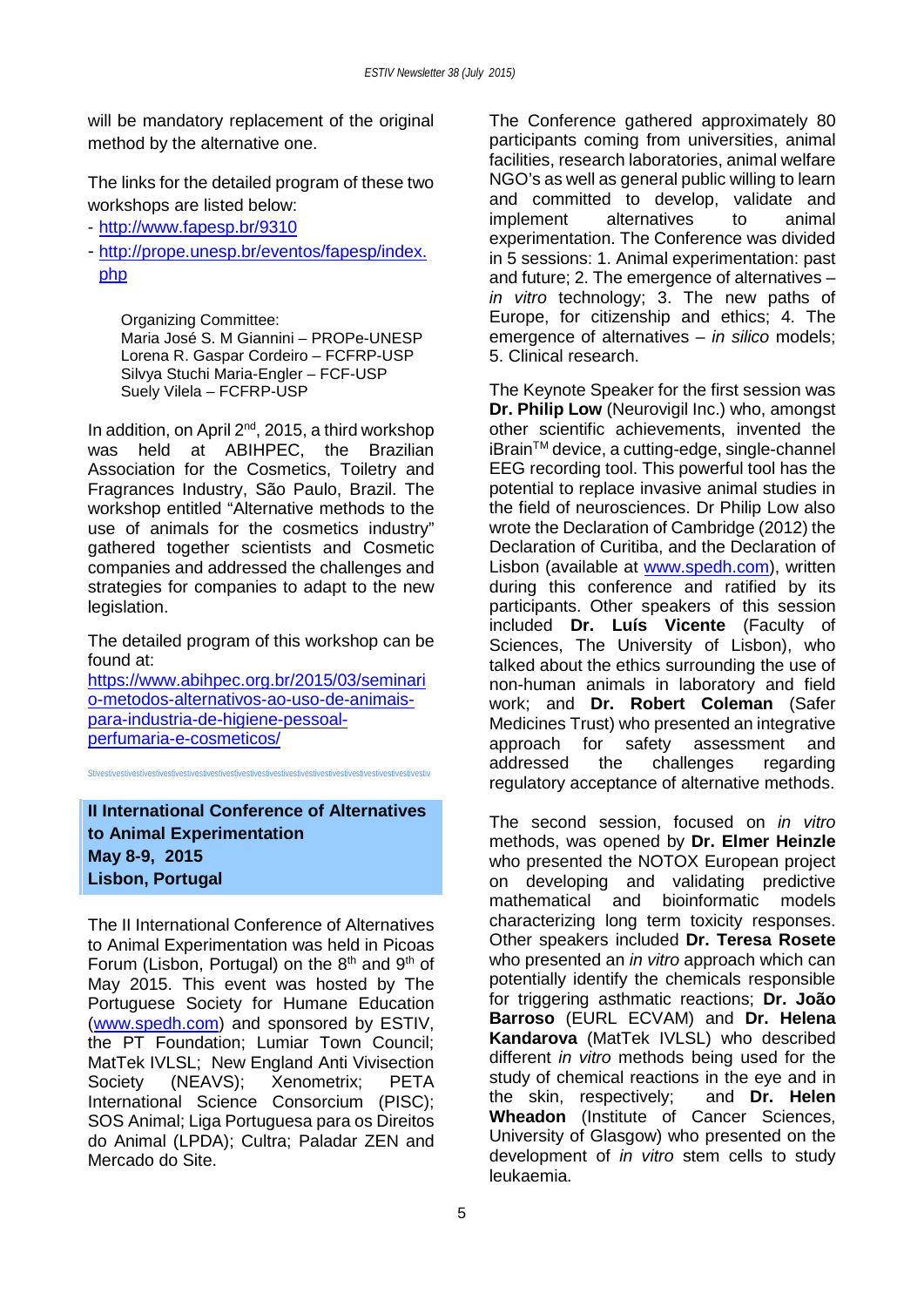The second day of the Conference started with a main focus on legislation and regulatory acceptance. **Dr. Bas Blaauboer** (Utrecht University) presented a keynote lecture on regulatory acceptance and the use of 3R models in toxicology. **Dr. Ana Paula Martins**, member of Portuguese National Authority for Animal Health talked about the transposition of the Directive 2010/63/UE to the Portuguese law. **Dr. Gilly Stoddart** (PETA International Science Consortium) presented the joint efforts for reducing the number of animals required by REACH legislation, namely through the webinars promoted by PETA International Science Consortium, Ltd. and Chemical Watch and the need to increase the awareness on alternatives. **Dr. Manuel Rebelo** (Gulbenkian Institute for Science), presented the institute's ethics committee and its efforts in promoting the 3R policies.

The fourth session, focused on *in silico* methods, started with speech of **Dr. Mark Cronin** (Liverpool John Moores University) on the COSMOS project - an European initiative that facilitates the prediction of toxicity testing, whether *in vivo* or *in vitro*. **Dr. Vanessa Diaz** (Department of Mechanical Engineering, University College London) and **Dr. Miguel Rocha** (Engineering School, Minho University) presented two different projects with a similar goal: the creation of a virtual human model able to simulate the physiological reactions to different compounds, therefore helping the development of therapies for several diseases.

The last session of the Conference on clinical research counted with the presentation from **Dr. Diogo Ayres-de-Campos** (Faculty of Medicine, Oporto University) who used his expertise within the foetal monitoring field as an example of a biomedical area where large numbers of animals are used as models with no later applicability to human medicine; and from **Dr. Constança Carvalho** (Faculty of Sciences, Lisbon University) who demonstrated through citation analysis data the poor contribution of animal models to biomedical knowledge on Attention Deficit hyperactivity Disorder.

One of the main highlights of the Conference was the ratification of the Declaration of Lisbon, initiated and written by **Dr. Philip Low** and edited by **Dr. Andrew Knight, Dr. João Barroso** and Dr. Philip Low. This Declaration (available at [www.spedh.com\)](http://www.spedh.com/) gathered a prominent international group of animal researchers, veterinarians, ethicists and regulators to evaluate the costs and benefits of animal testing. Upon review of the available data on the subject, they decided to make and publicly sign the statement below.

*''While recognizing that animal testing has long been a traditional component of biomedical research, it has become clearly apparent that the returns on investment in animal research are increasingly meager. To the extent that this type of research may continue, it is our recommendation that it be carried out after giving institutional committees, independent expert third party animal ethics committees, funding organizations and relevant regulatory authorities evaluating the proposed research (collectively 'The Parties') a more realistic and evidence-based estimate of the likely costs and benefits of the proposed protocols. Experimental animals should be filmed at all times and The Parties should have the option to view any footage they wish, to ensure that the proposed or approved research follows authorized and funded protocols, thus maximizing animal welfare and societal returns on investment in this research.''*



Stivestivestivestivestivestivestivestivestivestivestivestivestivestivestivestivestivestivestivestivestivestiv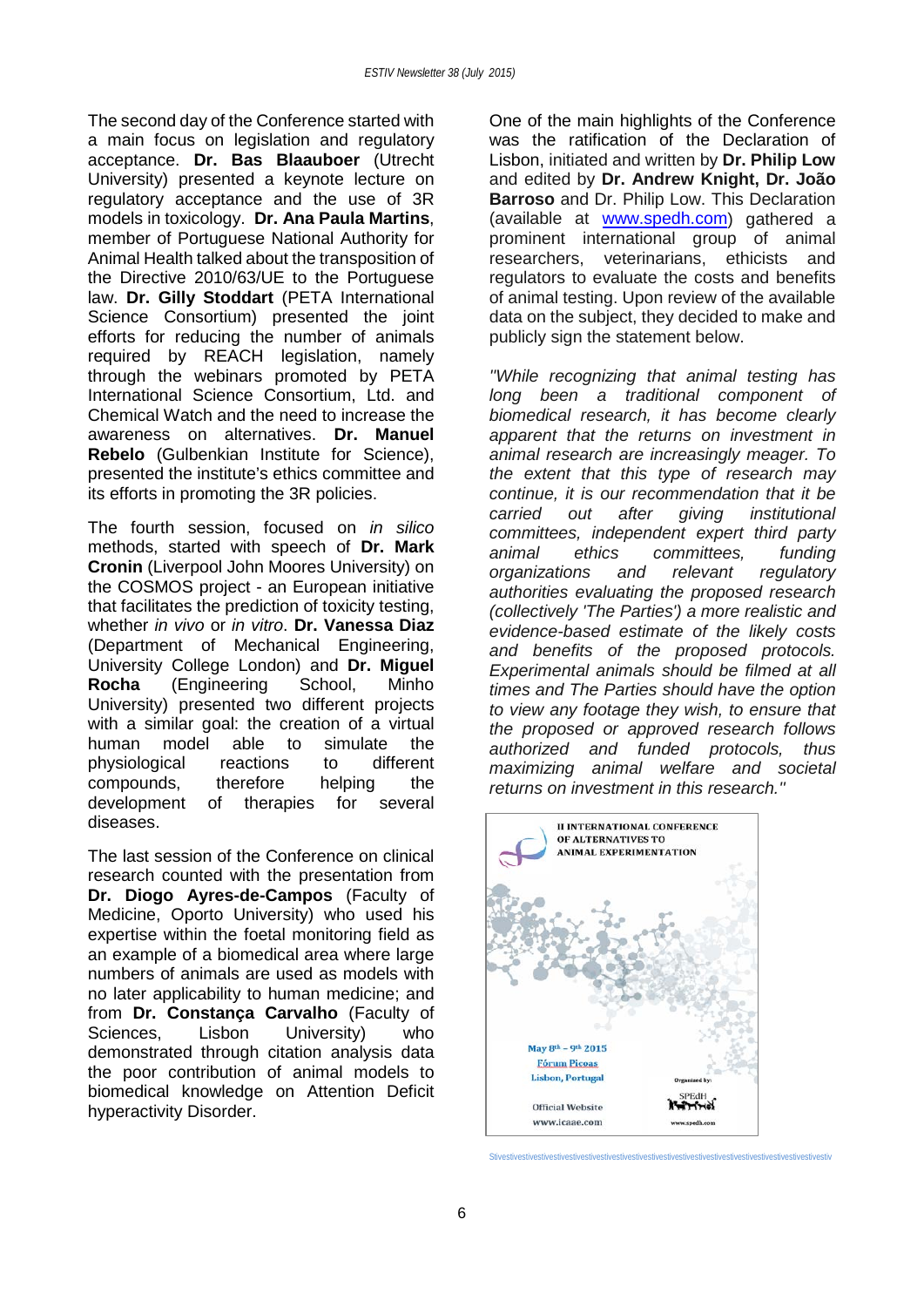## **MOON LIVER: Alternative models for liver hepatotoxicity May 19, 2015 - Brescia, Italy**

On May 19, 2015, a meeting on alternative methods for evaluating hepatotoxicity was organized by CELLTOX, Associazione Italiana Tossicologia *in Vitro*, in collaboration with the Italian Reference Center for Alternative Methods, Welfare and Care of Laboratory Animal and Mistral. The meeting was hosted by the Istituto Zooprofilattico Sperimentale della Lombardia e Emilia Romagna, Brescia.

After a brief introduction by **Maura Ferrari** on the activity of the Italian Reference Center for Alternative Methods, Welfare and Care of Laboratory Animal, **Dr. Emma Di Consiglio** from the Italian National Institute of Health in Rome presented the overall strategy of the European Project Predict-IV and the final conclusions reached for the improvement of the prediction capacity of *in vitro* tests using biokinetics data obtained on hepatic cellular models. **Dr. Barbara de Servi** from VitroScreen presented 3D Co-cultures: The 'Microliver' model - characterization and applications. **Prof. Giovanna Mazzoleni** from University of Brescia focused on model systems that use fluid-dynamic microenvironments while **Dr. Annalisa Manenti** showed the application of bioengineering in biomedical research.

**Alfonso Lostia** from JRC presented an update on relevant Adverse Outcome Pathways (AOPs), and the rationale and scientific strategy employed to design a case study for predicting repeated dose liver toxicity in the SEURAT-1 EU project.

During the conference, different methodological approaches were illustrated as well as *in vitro/ex vivo* experimental models currently available for the study of liver function. For each of these, the main features, the specificity of answers obtained, the relevance and significance of use (including financial considerations) were presented. Each model/system was presented. considering the advancement of knowledge of experimental methods used to generate it, the current scope of use (advantages and limits, regulatory issues) and possible prospects for implementation/dissemination.

Particular attention was paid to the culture techniques used to keep the differentiated hepatocyte functions *in vitro*, to the importance of the liver microenvironment (threedimensional histo/cyto architecture) and to the specific cell-cell/extracellular cell matrix interactions. An overview of the contribution of tissue engineering, emerging micro/nano technologies and the use of bioengineering in the design and optimization of new models of liver function for application in toxicology, were also presented.

Francesca Caloni and Yula Sambuy **CELLTOX** Stivestivestivestivestivestivestivestivestivestivestivestivestivestivestivestivestivestivestivestivestivestiv

## *In Vitro* **Testing Industrial Platform (IVTIP) meeting, 28 – 29th May, 2015, Copenhagen, Denmark**

**Cyrille Krul** (president of IVTIP) opened the non-members section of the meeting with a brief introduction to IVTIP and its goals of promoting dissemination of information and new developments within *in vitro* methods by informing members and regulatory agencies of the impact and needs for *in vitro* test methods. The group has 42 member companies and is active through research programs and publishing meeting reports.

The first session focused on regulation with talks from the Danish 3Rs centre emphasising the work taking place to unite national 3Rs principles efforts across Europe with EURL-ECVAM taking on a coordinator role. The European Commission has invested much effort to bring available *in vitro* methods into use on a larger scale through Integrated Testing Strategies (ITS), Weight of Evidence (WoE) and Integrated Approaches to Testing and Assessment (IATA) initiatives. The REACh and Cosmetics Directives have promoted significant efforts into developing alternative methods and establishment of the<br>European partnership for alternative partnership approaches to animals (EPAAA), the DB-ALM and TSAR databases for alternative methods has made the existing knowledge more accessible. Once validated, process of implementation in member states is slow however, often held up by translation into the many languages. The final talk of the session then posed the (long) list of questions developers must ask themselves and address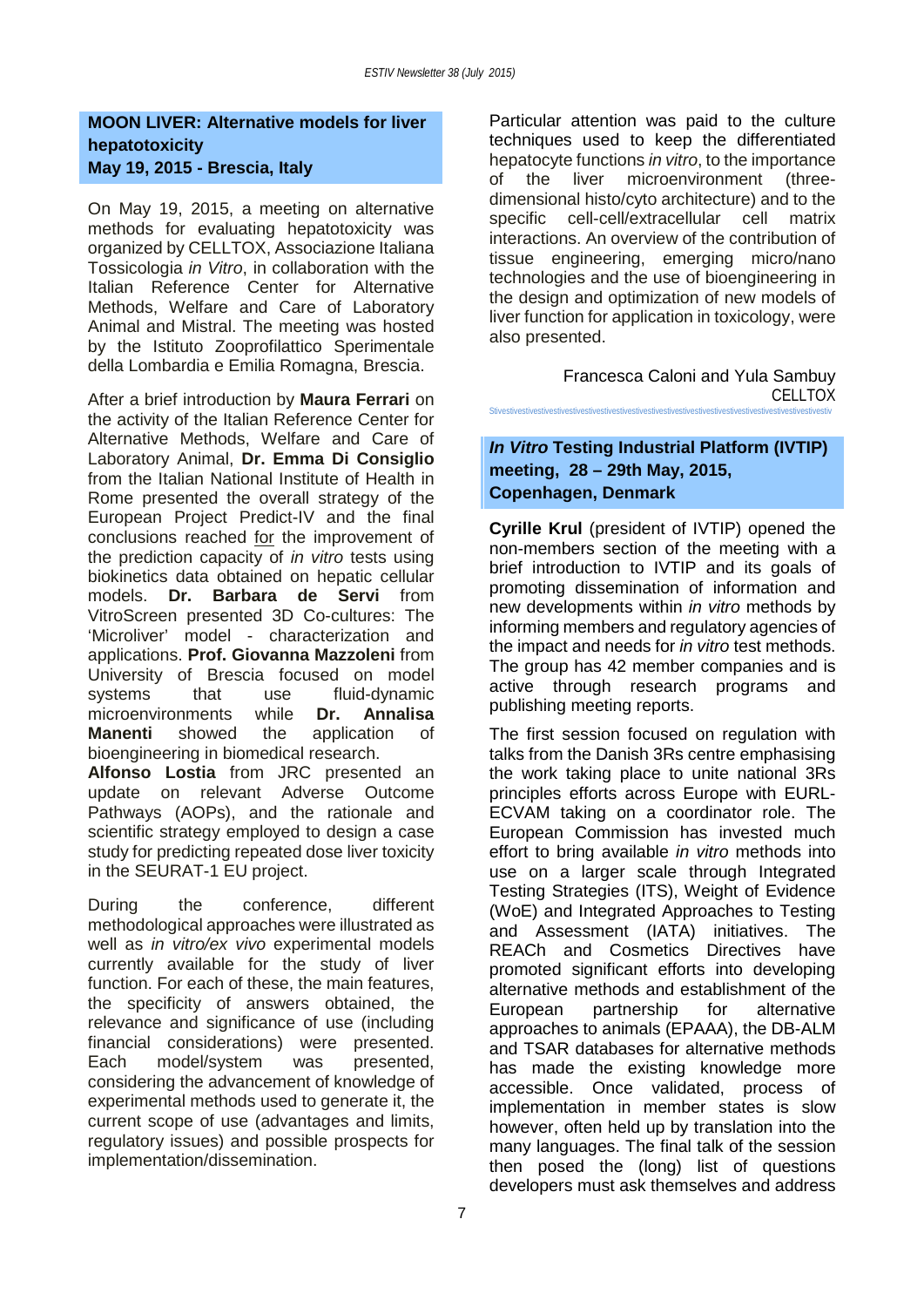when preparing a method for submission (e.g.: usability, implementation ease, cost, relevance to human, capture *in vivo* MoA, purpose etc.). It was commented that uptake of new methods appears to be a vicious circle as regulators are reluctant to accept data without proof of applicability domain therefore companies continue to use proven (older) methods. The necessity to involve all stakeholders from the beginning of new method development was seen as key to swift (as possible) progression and adoption at the EU level.

There then followed four shorter invited talks about new developments and relevance to *in vitro* lung toxicity. Presentations were received from Kirkstall on their Quasi-vivo system, an *in vitro* lung inhalation model from TNO, the lung GARD assay from Senzagen and a lung surfactant model from the National Research Centre, Denmark. Each gave an overview of their systems, applications and the work they have performed to date demonstrating the need for integrated models (Kirkstall),<br>appropriate biology (National Research appropriate biology (National Research Centre, Denmark), selection of appropriate model (TNO) and analysis at the genetic level (SenzaGen) in order to replicate the complex biology of lung toxicity in and *in vitro* arena.

The second day began with a comprehensive overview of Adverse Outcome Pathways (AOPs) and how this paradigm drives an understanding of toxicity at the mechanistic level. Over 50 AOPs have been entered into the AOPWiki (www.aopwiki.org) – an OECD driven resource. AOPs require a Molecular Initiating Event (MIE) and an Adverse Outcome (AO) linked by Key Events (KE) which have a definable relationship to each other. These KEs can be used to design relevant assays for *in vitro* testing and can be combined in a testing strategy relevant to the human situation. AOPs are living documents to be added to and refined as knowledge becomes available however it was emphasised that using them to select test methods still needs some expertise. The following three talks in the session covered developmental/reproductive toxicity, developmental neurotoxicity using neurospheres and ChemScreen - an FP7 funded project to generate mechanism based reporter bio-assays. It is accepted that complete data only exists on approximately

1,000 chemicals but there are >40,000 used in Europe and >83,000 in the USA. Reproductive toxicity, be it development or neurological or another organ, is a challenging area for *in vitro* approaches but developments in assays such as the EST and advances in neurospheres has enabled some known developmental toxins to be successfully ranked following *in vitro* testing to the known *in vivo* outcomes. It was mentioned that it could be possible to use developmental neurotoxicity testing in the AOP framework as certain KE apply to multiple AOPs therefore one data set could be applicable to multiple pathways as AOPs are vertically as well as horizontally arranged. ChemScreen has developed a panel of luciferase reporters for reprotox applications and can also be applied for Read-Across purposes. Of the 50 reporters available, it was proposed that as few as 30 could yield suitable data depending on depth of information required and that pharmacokinetic data was helpful in improving overall predictions, however these predictions were very much types of toxicity.

Four shorter talks then were given covering three lung models and a workshop report on tobacco and COPD (IIVS). The tobacco and COPD report was from an event set up by the IIVS in December 2014 for tobacco related stakeholders and regulators to meet and discuss regulation of that industry and will soon be published. 63 people attended and a second workshop was requested and will take place in April 2016 following successful funding being granted. The three lung model talks consisted of an isolated lung perfusion model (Fraunhofer ITEM), precision-cut lung slices (Fraunhofer ITEM) and nanoparticles in the pulmonary epithelium (TNO).

The perfused whole lung model had a range of parameters that could be measured including tidal volume, blood gases, weight and revealed pathological effects that were reversible by the addition of lung surfactant back into the tissue. So far, the maximum time anyone has maintained this model is 20 days. The precision-cut lung slices allow for direct application and also gaseous exposure and because the tissues contain all relevant cell types in situ, cytokine profiles can be obtained. Currently only diseased tissue is readily available. MucilAir was the model of choice for analysing nanoparticles on the pulmonary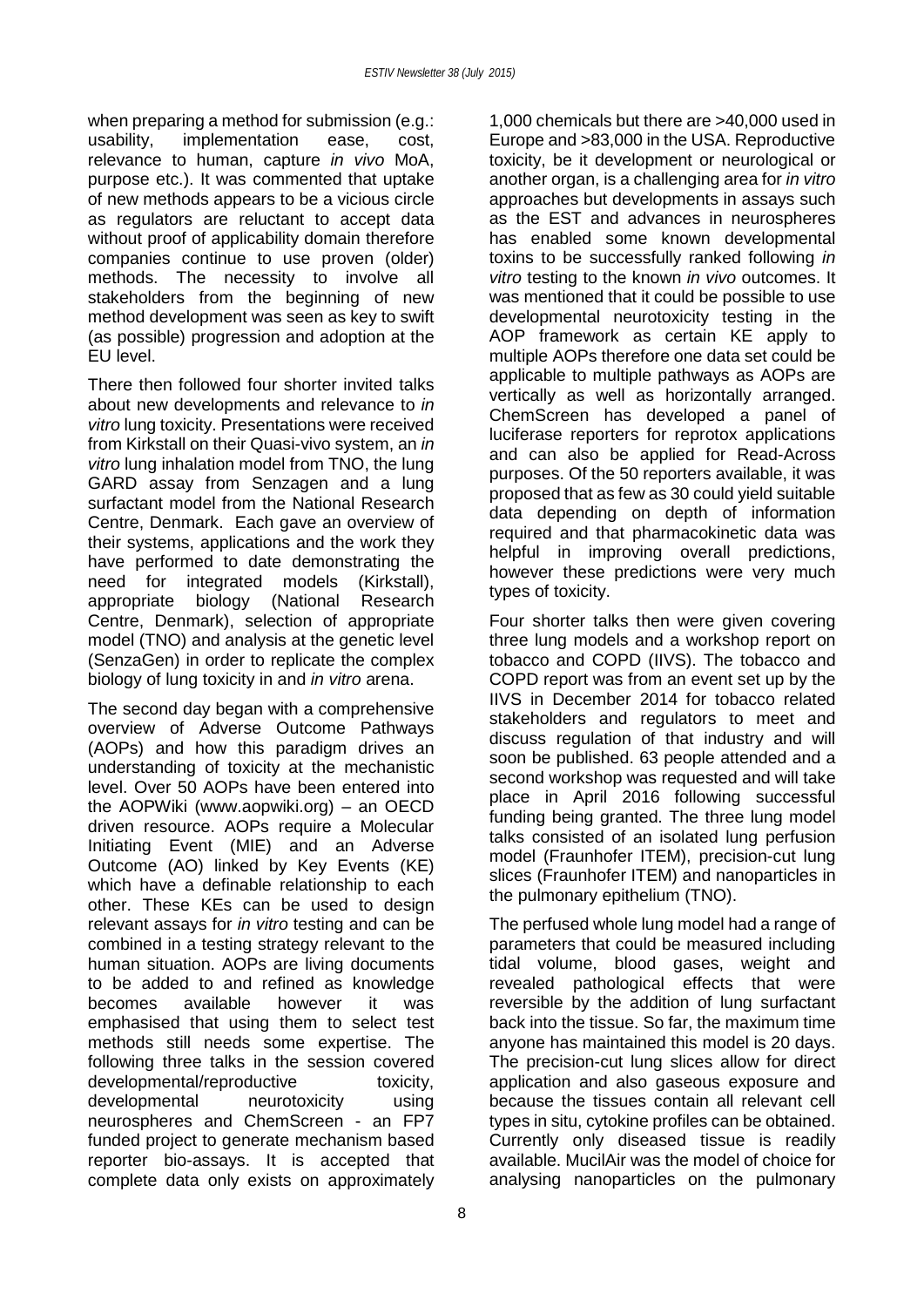epithelium and readouts included transepithelial electrical resistance (TEER), lactate dehydrogenase release and cytokine release as well as viability measurements. Data revealed that sub-lethal effects were observed using apoptosis and ROS readouts, but not observed in the colourmetric readouts and that acute exposure did not reveal any effect but chronic exposures did.

The final four presentations talked about the air/blood barrier, use of crowdsourcing for improving pathway data in respiratory computer models, lung-slices and the necessity of using the optimal model for lung toxicity *in vitro*. If particles can cross the air/blood barrier, then systemic exposure is possible therefore it is imperative to successfully model this exposure route. Using a new, purpose derived cell model with functioning tight junctions (unlike A549 cells) in co-culture with macrophages, induced inflammation responses were reversible with coated nanoparticles. The use of crowdsourcing to verify data predictions was used by Marja and colleagues when they produced intricate BEL-language maps of processes with common points (NODES) and effector routes mapped out. Releasing the map into the public domain allowed external users to verify or request amendments to the map thus validating the connections and improving the predictivity of the model.

The last presentation considered the optimal requirements for an *in vitro* lung model. With diverse readouts such as sensitisation,<br>
inflammation disease induction inflammation. carcinogenicity, barrier function, local tolerance, cilia beat frequency, TEER, cytokine release and viability to mention a few, it is clear that the more complex and humanbased models are most suitable. The reconstructed tissue models (RTMs) such as EpiAirway and MucilAir, were high on this list as even though the precision-cut lung slices were still considered a better overall model. the availability of the RTMs makes them a very useful tool for *in vitro* lung toxicology.

Stivestivestivestivestivestivestivestivestivestivestivestivestivestivestivestivestivestivestivestivestivestiv

Darren Kidd Covance

**CELLTOX Poster Prize for Young Investigator at "Advances in Cell & Tissue Culture"**

**June 15-17, 2015 - Pisa, Italy**



During the 7<sup>th</sup> Annual Kirkstall Conference on "Advances in Cell & Tissue Culture" organized by Kirkstall in collaboration with the University of Pisa and Centro Piaggio from 15th to 17th June 2015, CELLTOX, the Italian Association for *In Vitro* Toxicology [\(www.celltox.it\)](http://www.celltox.it/) offered a prize of  $\epsilon$  150 for the best poster presented by a young investigator.

During the Conference several new models of 3D cell cultures and co-culture systems were presented, aimed at improving the physiology and differentiation of *in vitro* models for the development of alternative methods for *in vitro* toxicology. Novel chemical and bioengineering approaches were presented for the development of hydrogels and scaffolds allowing better *in vitro* reconstitution of tissue cytoarchitecture.

The CELLTOX prize was awarded to the poster presented by **Dr Daniele Cei** of "Centro Piaggio" and the University of Pisa, who recently obtained his PhD on this research topic, describing the development of an *in vitro* model of the intestinal barrier based on an electroactive polymer (EAP) membrane capable of applying stretching impulses to the intestinal cell culture, thus reproducing the peristaltic movements of the mucosa.

**Dr Daniele Cei** and two other young investigators **Dr Emanuele Bronzini**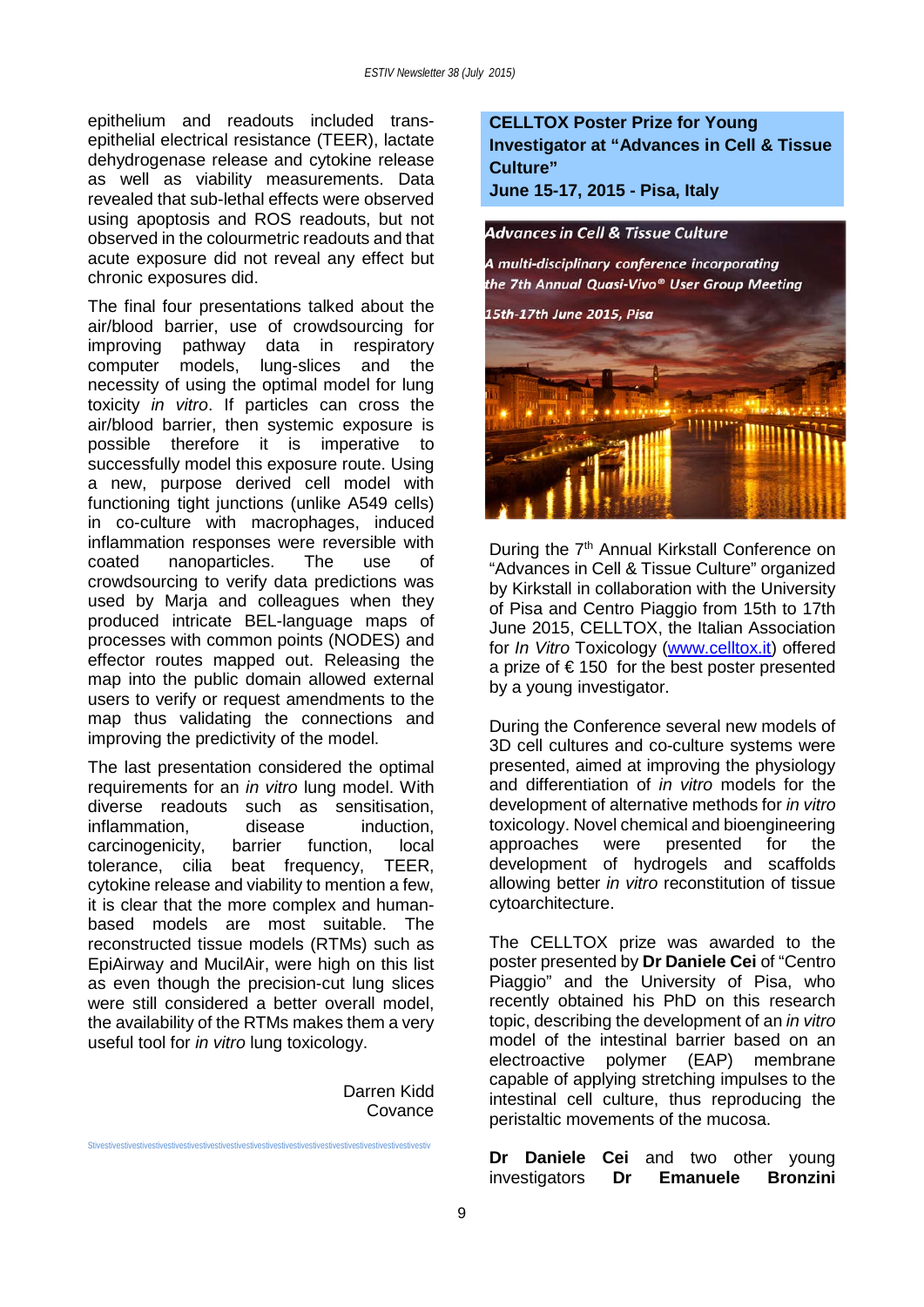(University of Pisa) and **Dr Steven Webb** (University of Liverpool) also received prizes sponsored by F1000 (free subscription and free article submission to F1000 Research [\(http://f1000research.com\)](http://f1000research.com/).

> Francesca Caloni CELLTOX

**2nd COLAMA: The Latin-American Congress on Alternative Methods for Research, Testing, Industrial and Education Purposes July 5-7, Varadero, Cuba**

Stivestivestivestivestivestivestivestivestivestivestivestivestivestivestivestivestivestivestivestivestivestiv

For the second time, Latin America has organized its largest congress dedicated to the use of Alternative Methods for investigative, testing, industrial and educational purposes. Organized by the Cuban Society of Pharmacology and the Latin-Ibero-American Network on Alternative Methods, the Congress counted with 30 speakers, 50 posters and a broad participation by international and national scientists.

The scientific sessions covered the following themes:

- *In vitro* methods for the toxicological and pharmacological evaluation of products chaired by **Pilar Vinardell (Spain) and Idania Rodeiro Guerra (Cuba)**
- Use of bioinformatics and other tools for the development of new products chaired by **Ulises Jáuregui and Danys Siveiro (Cuba)**
- Validation and regulatory acceptance of alternative methods chaired by **Chantra Eskes (Switzerland) and Lázara Martínez (Cuba)**
- Alternative methods in Education chaired by **Manuel Cedeño (Cuba)**
- Alternative methods and for potency and toxicity testing for vaccines and other pharmaceutical products chaired by **Mario Landys Chovel (Cuba)**

In addition the event counted with the unexpected visit from Miriam Palacios, a Cuban scientist in Pharmacology and Toxicology who made a career in the UK and presented on 'Mobility, migration and networking of the Cuban scientific community'.

The organizers did a great job in gathering together a very interesting program and social activities, notwithstanding the strong<br>difficulties encountered in obtaining encountered in obtaining appropriate funding for the congress. Most important, they were able to guarantee the presence of local scientists that strive in advancing research, testing and use of alternative methods despite the limited resources.

The next COLAMA meeting is foreseen to take place in Argentina in 2018.

## Chantra Eskes SeCAM, Switzerland



Stivestivestivestivestivestivestivestivestivestivestivestivestivestivestivestivestivestivestivestivestivestiv

## **Highlights**

ESTIV has been shortlisted for the LUSH prize in the category Training and Education.

The prize in this category recognises the importance of dissemination of methods among commercial scientists, researchers and students. The criteria for training is broad, and includes training existing scientists in new techniques, open-source databases, and the education of school children.

More information available at: [www.lushprize.org](http://www.lushprize.org/)



Stivestivestivestivestivestivestivestivestivestivestivestivestivestivestivestivestivestivestivestivestivestiv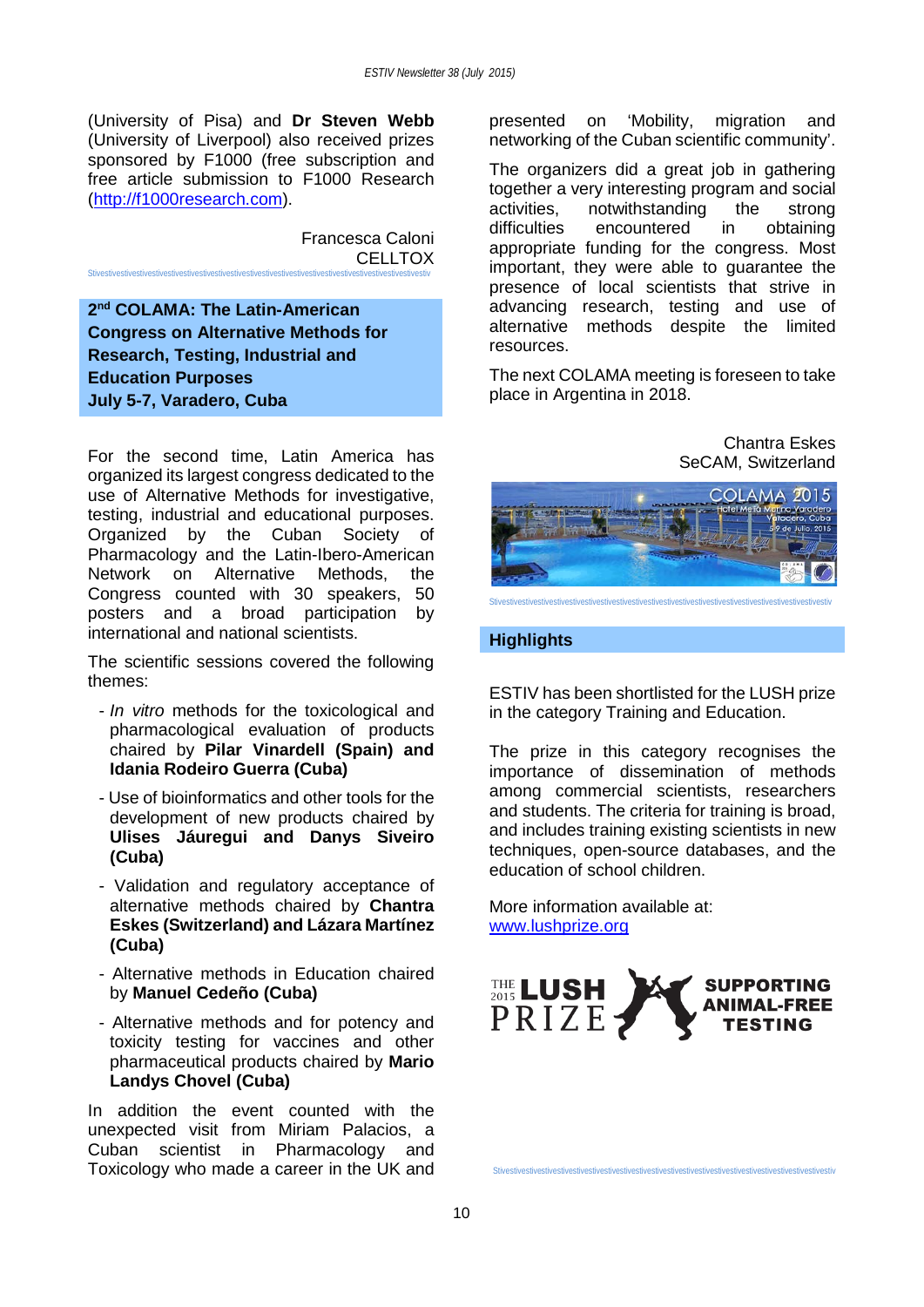#### **Meetings and Workshops calendar**

#### **[CELL AND DEVELOPMENTAL SYSTEMS](http://events.embo.org/15-dev-sys/)  [\(EMBO WORKSHOP\)](http://events.embo.org/15-dev-sys/)**

August 18-22, 2015 *Arolla, Switzerland*

## **[EUROPEAN ENVIRONMENTAL MUTAGEN](http://eemsmeeting2015.eu/)  [SOCIETY 44TH ANNUAL MEETING](http://eemsmeeting2015.eu/)**

August 23-27, 2015 *Prague, Czech Republic*

#### **[SCIENTIFIC ADVISORY COMMITTEE ON](http://ntp.niehs.nih.gov/about/org/sacatm/meetings/index.html)  [ALTERNATIVE TOXICOLOGICAL METHODS](http://ntp.niehs.nih.gov/about/org/sacatm/meetings/index.html)**

September 2-3, 2015 *Research Triangle Park, North Carolina, US*

#### **[6TH EMBO MEETING, ADVANCING THE LIFE](http://www.the-embo-meeting.org/)  [SCIENCES](http://www.the-embo-meeting.org/)**

September 5-8, 2015 *Birmingham, UK*

#### **[10TH INTERNATIONAL CONFERENCE ON](http://nanoenvironment2015.univie.ac.at/)  [ENVIRONMENTAL EFFECTS OF](http://nanoenvironment2015.univie.ac.at/)  [NANOPARTICLES AND NANOMATERIALS](http://nanoenvironment2015.univie.ac.at/)**

September 6-10, 2015 *Vienna, Austria*

#### **[SETAC LATIN AMERICA 2015 MEETING: THE](http://sla2015.setac.org/)  [ROLE OF SCIENCE IN ENVIRONMENTAL](http://sla2015.setac.org/)  [DECISION-MAKING](http://sla2015.setac.org/)**

September 7–10, 2015 *Buenos Aires, Argentina*

#### **[THE 2015 TISSUE ENGINEERING CONGRESS](https://www.regonline.co.uk/builder/site/Default.aspx?EventID=1563575)** Sept 8-10, 2015 *London, UK*

*Buenos Aires, Argentina*

#### **[51ST CONGRESS OF THE EUROPEAN](http://www.eurotox2015.com/)  [SOCIETIES OF TOXICOLOGY \(EUROTOX](http://www.eurotox2015.com/)  [2015\)](http://www.eurotox2015.com/)**

September 13-16, 2015 *Porto, Portugal* www.eurotox2015.com

#### **[CURRENT METHODS IN CELL BIOLOGY,](http://www.embl.de/training/events/2015/CBB15-01/index.html)  [EMBO PRACTICAL COURSE](http://www.embl.de/training/events/2015/CBB15-01/index.html)**

September 14-22, 2015 *Heidelberg, Germany*

## **[CELL DEATH](http://meetings.cshl.edu/meetings/2015/pcd15.shtml)**

September 15–19, 2015 *Cold Spring Harbor, New York, US* **[ARGENTINE CONGRESS OF TOXICOLOGY](http://www.ataonline.org.ar/)  [AND MEETING OF THE LATIN AMERICAN](http://www.ataonline.org.ar/)  [ASSOCIATION OF MUTAGENESIS,](http://www.ataonline.org.ar/)  [CARCINOGENESIS, AND ENVIRONMENTAL](http://www.ataonline.org.ar/)  [TERATOGENICITY \(ALAMCTA\)](http://www.ataonline.org.ar/)** September 16–18, 2015 *Buenos Aires, Argentina*

#### **[3RS ALTERNATIVES AND CONSISTENCY](http://www.consistency-congress.org/)  [TESTING IN VACCINE LOT RELEASE](http://www.consistency-congress.org/)  [TESTING, INTERNATIONAL ALLIANCE FOR](http://www.consistency-congress.org/)  [BIOLOGICAL STANDARDIZATION](http://www.consistency-congress.org/)  [CONFERENCE](http://www.consistency-congress.org/)** September 16-18, 2015

*Egmond aan Zee, The Netherlands*

## **[EUSAAT/LINZ 2015: 19TH EUROPEAN](http://eusaat-congress.eu/index.php/congress/2015/call-for-papers)  [CONGRESS ON ALTERNATIVES TO ANIMAL](http://eusaat-congress.eu/index.php/congress/2015/call-for-papers)  [TESTING](http://eusaat-congress.eu/index.php/congress/2015/call-for-papers)**

Sept 20-23, 2015 *Linz, Austria*

#### **[ALTERNATIVE APPROACHES TO](http://ntp.niehs.nih.gov/pubhealth/evalatm/3rs-meetings/index.html)  [IDENTIFYING ACUTE SYSTEMIC TOXICITY:](http://ntp.niehs.nih.gov/pubhealth/evalatm/3rs-meetings/index.html)  [MOVING FROM RESEARCH TO REGULATORY](http://ntp.niehs.nih.gov/pubhealth/evalatm/3rs-meetings/index.html)  [TESTING](http://ntp.niehs.nih.gov/pubhealth/evalatm/3rs-meetings/index.html)**

September 24-25, 2015 *Bethesda, Maryland, US*

#### **12TH CHE-PON6; 12**TH **INTERNATIONAL MEETING ON CHOLINESTERASES AND SIXTH INTERNATIONAL CONFERENCE ON PARAOXONASES**  27 Sept-2 Oct 2015 *Elche-Alicante, Spain,* [www.12thChE.org](http://www.12thche.org/)

## **[SAFETY PHARMACOLOGY SOCIETY](http://www.safetypharmacology.org/am2015/) September 28-October 1, 2015**

*Prague, Czech Republic*

#### **[OPENTOX EURO 2015](http://www.douglasconnect.com/events/opentox-euro-2015)**

**September 30-October 2, 2015** *Dublin, Ireland*

#### **SSCT-Swetox Workshop Järna, Sweden 13-15 October 2015**  http://www.ssct.se

#### **[EFSA'S 2ND SCIENTIFIC CONFERENCE –](http://www.efsaexpo2015.eu/) [SHAPING THE FUTURE OF FOOD SAFETY,](http://www.efsaexpo2015.eu/)  [TOGETHER](http://www.efsaexpo2015.eu/)**

October 14-16, 2015 *Milan, Italy*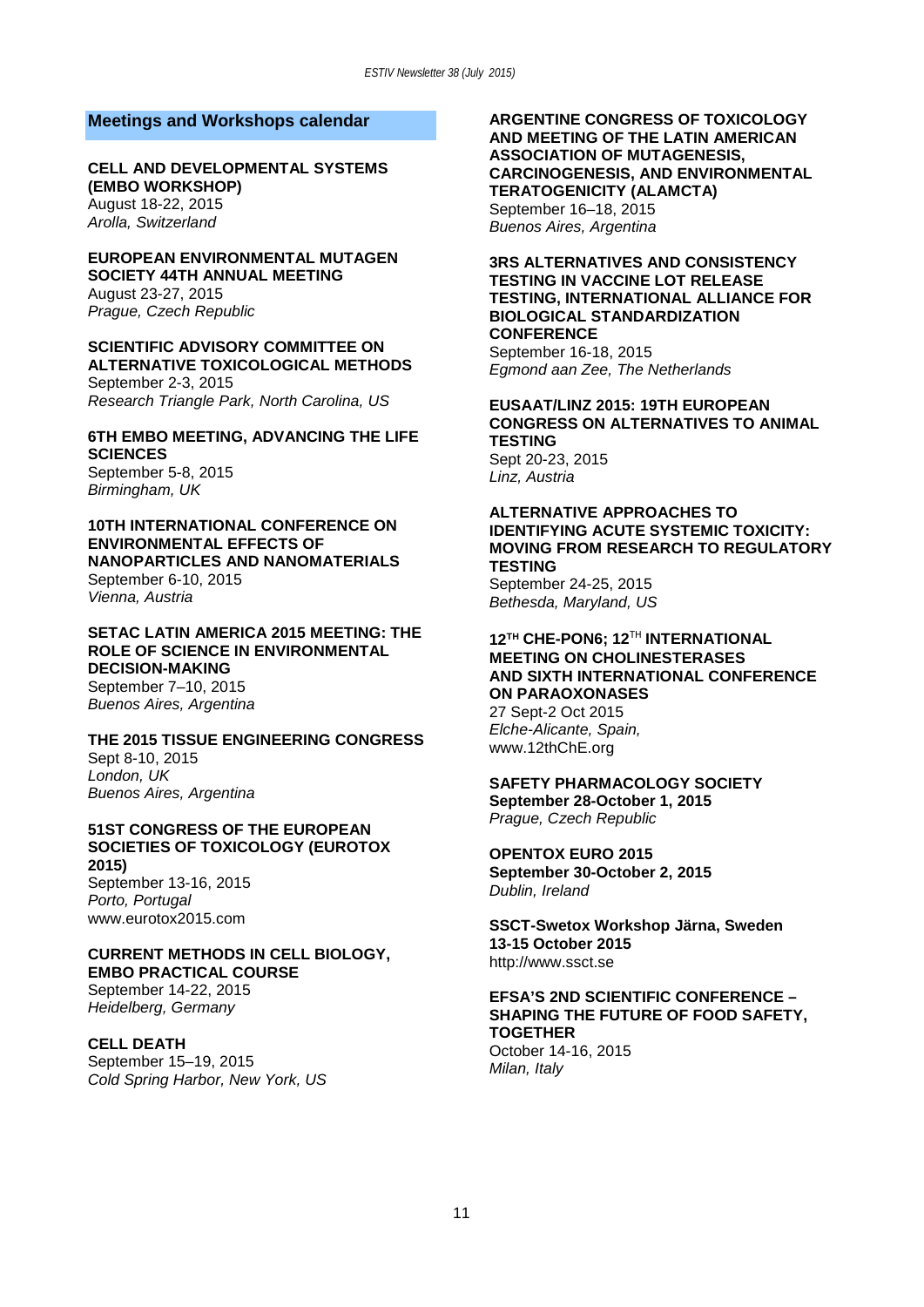## **[9TH CONGRESS OF TOXICOLOGY IN](http://iutox.org/ctdc.asp)  [DEVELOPING COUNTRIES](http://iutox.org/ctdc.asp)**

Nov 7-10, 2015 *Natal, Brazil*

#### **[SEURAT-1 SYMPOSIUM, PAINTING THE](http://www.seurat-1.eu/pages/posts/register-now-to-the-public-seurat-1-symposium-166.php)  [FUTURE ANIMAL-FREE SAFETY](http://www.seurat-1.eu/pages/posts/register-now-to-the-public-seurat-1-symposium-166.php)  [ASSESSMENT OF CHEMICAL SUBSTANCES:](http://www.seurat-1.eu/pages/posts/register-now-to-the-public-seurat-1-symposium-166.php)  [ACHIEVEMENTS OF](http://www.seurat-1.eu/pages/posts/register-now-to-the-public-seurat-1-symposium-166.php) SEURAT-1**

December 4, 2015 *Brussels, Belgium*

#### **[OPENTOX ASIA 2015](http://www.opentox.net/events/opentox-asia-2015)**

December 7-9, 2015 *Seoul, Korea*

#### **[JSAAE 28TH ANNUAL MEETING, DEPARTURE](http://www.asas.or.jp/jsaae/eng/events/taikai.html)  [FROM PAST PRACTICE AND KICKOFF](http://www.asas.or.jp/jsaae/eng/events/taikai.html)  [TOWARDS TO THE FUTURE](http://www.asas.or.jp/jsaae/eng/events/taikai.html)** Dec 10-12, 2015

*Yokohama, Kanagawa, Japan*

Stivestivestivestivestivestivestivestivestivestivestivestivestivestivestivestivestivestivestivestivestivestiv

## **Recent Publications of ESTIV members**

Cazelle E., Eskes C., Hermann M., Jones P., McNamee P., Prinsen M., Taylor H., Wijnands M.V.W. (2015). Suitability of the Isolated Chicken Eye Test for Classification of Extreme pH Detergents and Cleaning Products. Toxicology In Vitro 29, 609-616.

De Wever B., Goldberg A., Eskes C., Roggen E., Vanparys P., Schroeder K., Le Varlet B., Maibach H., Beken S., De Wilde B., Turchina C., Bogaert G., Bogaert J.-P. (2015). Applied In vitro Toxicology,1. DOI: 10.1089/aivt.2014.0011.

Estevan C, Fuster E, Del Río E, Pamies D, Vilanova E, Sogorb MA. Organophosphorus pesticide chlorpyrifos and its metabolites alter the expression of biomarker genes of differentiation in D3 mouse embryonic stem cells in a comparable way to other model neurodevelopmental toxicants. Chem Res Toxicol. 2014 Sep 15;27(9):1487-95.

Hayden PJ., Bachelor M, Ayehunie S, Letasiova S, Kaluzhny Y, Klausner M and Kandárová H. Application of MatTek *In Vitro* Reconstructed Human Skin Models for Safety, Efficacy Screening, and Basic Preclinical Research. Applied *In Vitro* Toxicology, 2015

Kaluzhny Y, Kandárová H, Handa Y, J DeLuca, T Truong, A Hunter, ... The EpiOcular Eye Irritation Test (EIT) for hazard identification and labelling of eye irritating chemicals: protocol optimisation for solid materials and the results after extended shipment. Alternatives to laboratory animals: ATLA 43 (2), 101-127

Kaluzhny Y, Kandárová H, d'Argembeau-Thornton L, Kearney P, Klausner M. Eye Irritation Test (EIT) for Hazard Identification of Eye Irritating Chemicals using Reconstructed Human Cornea-like Epithelial (RhCE)

Tissue Model. *J. Vis. Exp., 2015* (in press), e52979, doi:10.3791/52979 (2015).

Leist M, Hasiwa N, Rovida C, Daneshian M, Basketter D, Kimber I, Clewell H, Gocht T, Goldberg A, Busquet F, Rossi AM, Schwarz M, Stephens M, Taalman R, Knudsen TB, McKim J, Harris G, Pamies D, Hartung T. Consensus report on the future of animal-free systemic toxicity testing. ALTEX. 2014;31(3):341-56.

Pamies D, Bal-Price A, Fabbri M, Gribaldo L, Scelfo B, Harris G, Collotta A, Vilanova E, Sogorb MA. Silencing of PNPLA6, the neuropathy target esterase (NTE) codifying gene, alters neurodifferentiation of human embryonal carcinoma stem cells (NT2). Neuroscience. 2014 Sep 26;281C:54-67.

Pamies D, Hartung T, Hogberg HT. Biological and medical applications of a brain-on-a-chip. Exp Biol Med (Maywood). 2014 Sep;239(9):1096-107.

Rovida C, Alépée N, Api AM, Basketter DA, Bois FY, Caloni F, Corsini E, Daneshian M, Eskes C, Ezendam J, Fuchs H, Hayden P, Hegele-Hartung C, Hoffmann S, Hubesch B, Jacobs MN, Jaworska J, Kleensang A, Kleinstreuer N, Lalko J, Landsiedel R, Lebreux F, Luechtefeld T, Locatelli M, Mehling A, Natsch A, Pitchford JW, Prater D, Prieto P, Schepky A, Schuurmann G, Smirnova L, Toole C, van Vliet E, Weisensee D, Hartung T. (2015). Integrated Testing Strategies (ITS) for safety assessment. ALTEX. 32, 25- 40.

Stivestivestivestivestivestivestivestivestivestivestivestivestivestivestivestivestivestivestivestivestivestiv

#### **Toxicology** *in vitro*



*Official Journal of the European Society of Toxicology in vitro*

*Editors: Daniel Acosta,* 

## **TOP 5 Hottest TIV Articles**

**January to March 2015 (from http://top25.sciencedirect.com/)**

#### **Comparison of alamar blue and MTT assays for high through-put screening**

*TIV, Volume 18, Issue 5, Pages 703-710* Hamid, R.; Rotshteyn, Y.; Rabadi, L.; Parikh, R.; Bullock, P.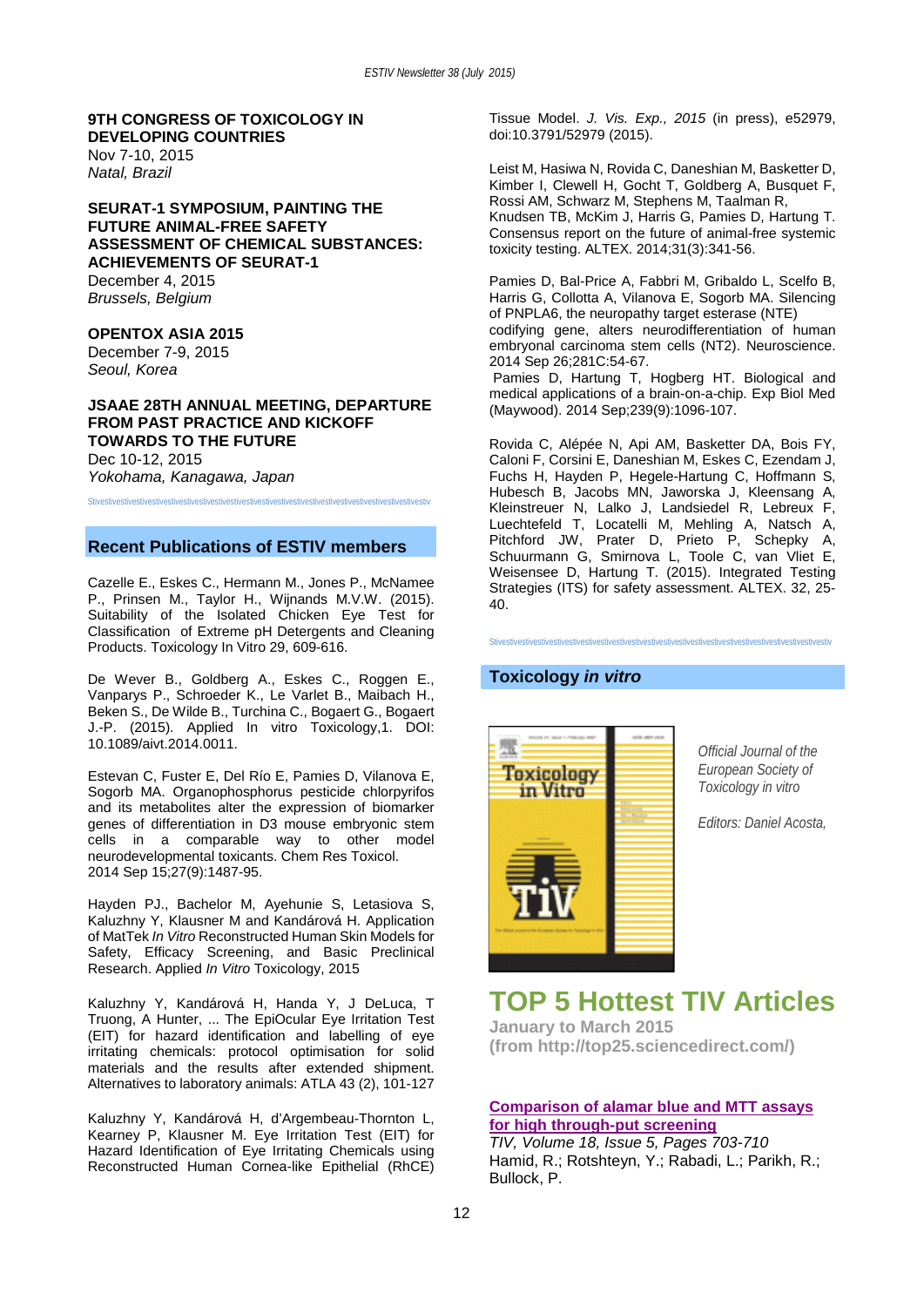#### **Good Caco-2 cell culture practices**

*TIV, Volume 26, Issue 8, Pages 1243-1246* Natoli, M.; Leoni, B.D.; D'Agnano, I.; Zucco, F.; Felsani, A.

#### **Dichloro-dihydro-fluorescein diacetate (DCFH-DA) assay: A quantitative method for oxidative stress assessment of nanoparticle-treated cells**

*TIV, Volume 27, Issue 2, Pages 954-963* Aranda, A.; Sequedo, L.; Tolosa, L.; Quintas, G.; Burello, E.; Castell, J.V.; Gombau, L.

#### **Simultaneous evaluation of cell viability by neutral red, MTT and crystal violet staining assays of the same cells**

*TIV, Volume 12, Issue 3, Pages 251-258* Chiba, K.; Kawakami, K.; Tohyama, K.

#### **In vitro toxicity of nanoparticles in BRL 3A rat liver cells**

*TIV, Volume 19, Issue 7, Pages 975-983* Hussain, S.M.; Hess, K.L.; Gearhart, J.M.; Geiss, K.T.; Schlager, J.J.

Estivestivestivestivestivestivestivestivestivestivestivestivestivestivestivestivestivestivestivestivestivestiv

## **ESTIV Corporate members**



MatTek In Vitro Life Science Laboratories, an European subsidiary of MatTek Corporation (USA) produces since 2011 reconstructed 3D human tissue models for the EU and Asia market in Bratislava, Slovakia. MatTek is at the forefront of tissue engineering and is a world leader in the production of innovative 3D reconstructed human tissue models.

MatTek's skin and ocular tissue models are used in regulatory toxicology (OECD, EU guidelines) and address toxicology and efficacy concerns throughout the cosmetics, chemical, pharmaceutical and household product industries. MatTek Corporation celebrates 30 years anniversary in 2015. [www.mattek.com](http://www.mattek.com/)



Epithelix proposes innovative *in vitro* solutions for respiratory diseases and chemical testing. It provides reconstituted human *in vitro* tissues with long shelf-life and associated services for research laboratory, personal care, chemical and pharmaceutical industry.

[www.epithelix.com](http://www.epithelix.com/)



Novozymes is a world leader in bioinnovations. Together with customers across a broad array of industries, Novozymes creates industrial bio-solutions, which both improves our customers' business and the use of the planet's resources.

www.novozymes.com



As independent and customer-oriented research organisation, VITO provides innovative technological solutions as well as scientifically based advice and support in order to stimulate sustainable development and reinforce the economic and social fabric of Flanders.

https://www.vito.be

Estivestivestivestivestivestivestivestivestivestivestivestivestivestivestivestivestivestivestivestivestivestiv

## **ESTIV Affiliated Societies**

Associazione Italiana Tossicologia *In vitro* - CellTox Dutch-Belgium Society for *In vitro* Methods–INVITROM UK *In vitro* Toxicology Society – IVTS Brazilian Society on Alternative Methods to animal testing (SMAlt) Scandinavian Society for Cell Toxicology – SCCT

Estivestivestivestivestivestivestivestivestivestivestivestivestivestivestivestivestivestivestivestivestivestiv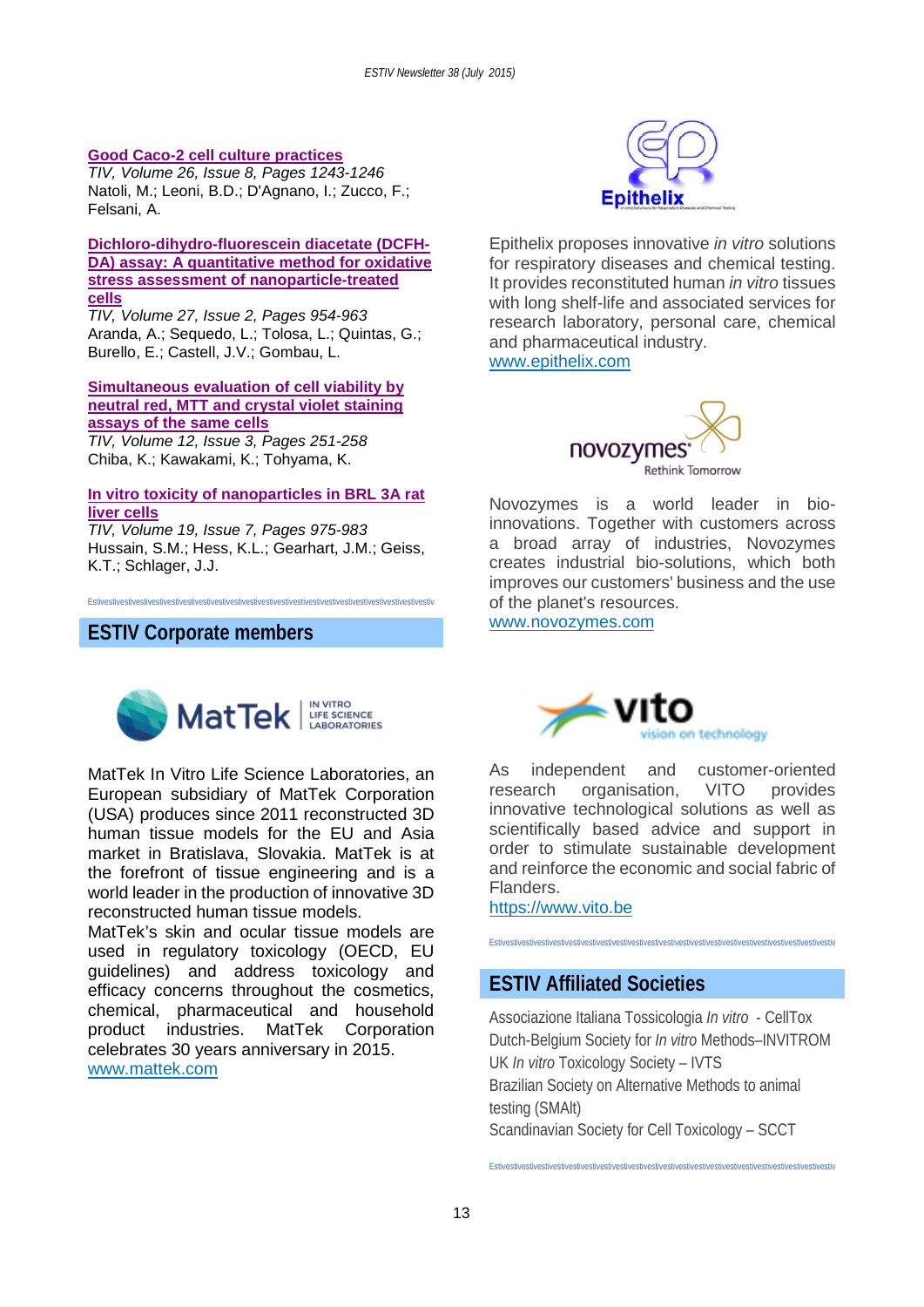## **ESTIV membership fee**

#### **Membership fee**

The membership for an individual member for 2015 is  $\epsilon$ 30.00. If you are also a member of one of the affiliated societies (CellTOX, SSCT, INVITROM, IVTS), the membership amount to  $\epsilon$  18.00.

#### **Method of Payment**

Bank Transfer RABOBANK, IBAN #: NL20 RABO 0101 4857 51 BIC: RABONL2U

Attention of: ESTIV

Polderkade 1, NL-5345 RR Oss, The Netherlands Due to the high costs of applying for and cashing EuroCheques, please do not use this means of payment.

It is also possible to pay the membership fees by our convenient and secure online credit card payment services (PayPal), To use these services, please visit the ESTIV website at:

<http://www.estiv.org/member.html>

Laura Suter-Dick

## **ESTIV e-mail list**

ESTIV has an e-mail list, which has the potential to be a very valuable resource. There are many types of questions that you could pose to the list, whether you are a junior or a senior scientist. To send a message to all ESTIV members on the list (presently more than 200 colleagues), simply address your e-mail to colleagues), simply address your e-mail to [estiv@freelists.org](mailto:estiv@freelists.org)

This is a "closed" list, which means the "list-owner" (Elsa Casimiro) is able to select who is allowed to join. Only ESTIV members will receive the message. However, please note that this list should not be used to send confidential messages or attachments as these are uploaded to the 'freelists' archive that can be accessed by the general public. If you have never received a message from the ESTIV list, it is because you have not informed us of your e-mail address. Please correct this by sending a message to me at secretariat@estiv.org and your name will be added.

Elsa Casimiro

"ESTIV also owns a group on LinkedIn, to communicate and to allow ESTIV members to update each other on career moves, etc. The group is only open to ESTIV members. Search for the group "ESTIV" and register".

estivestivestivestivestivestivestivestivestivestivestivestivestivestivestivestivestivestivestivestivestivestiv